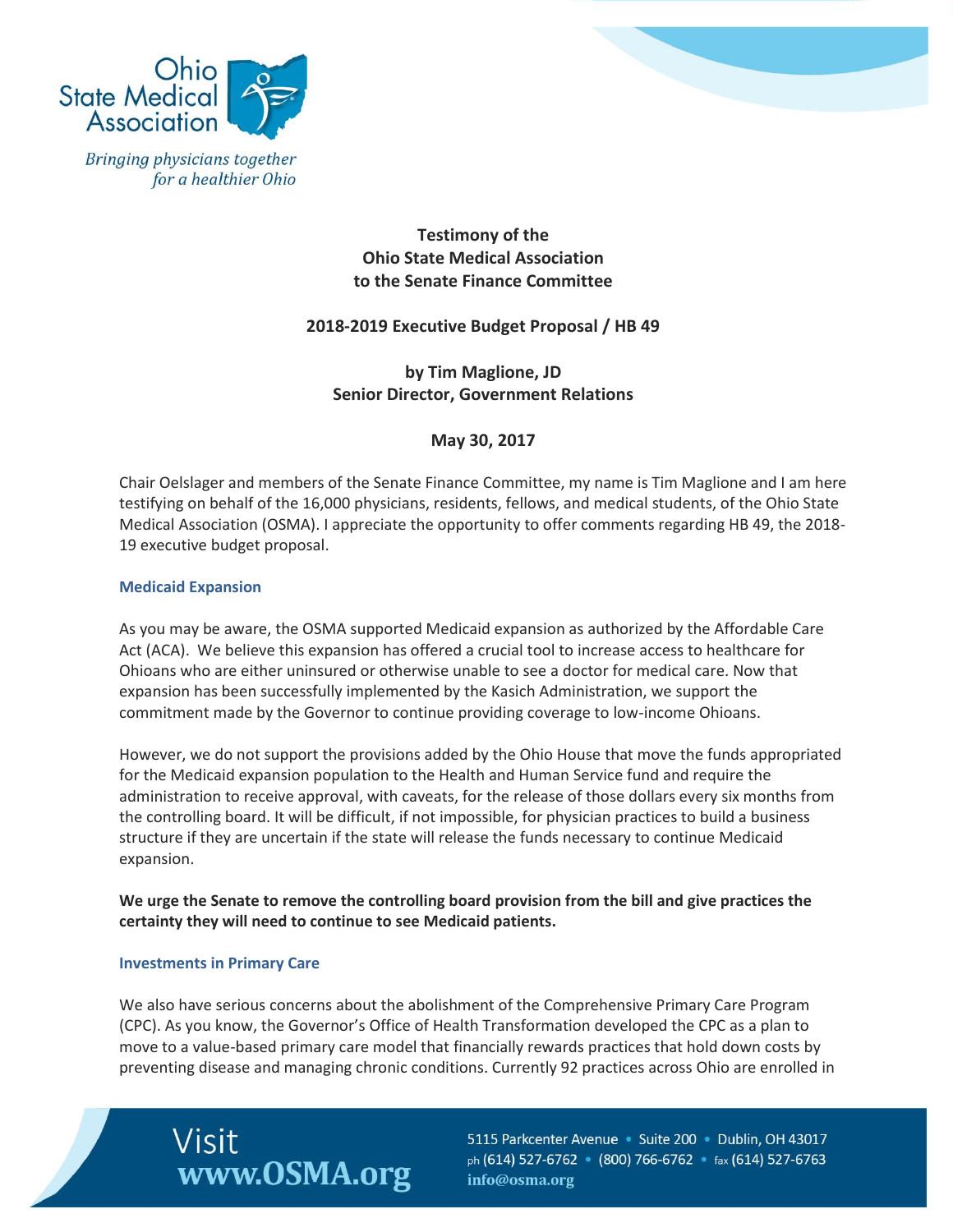the program and earn an additional \$4 per member per month on average by engaging in activities that are known to keep patients well.

The Executive Budget as introduced included \$51.6 million (\$13.6 million state) in 2018 and \$72.0 million (\$19.1 million state) in 2019 to support practices already enrolled in CPC and, beginning in 2018, opened enrollment to any primary care practice in Ohio that wants to earn more by meeting the CPC activity requirements and efficiency and quality targets.

The House stripped this funding and abolished this program, the results of which will have a significant negative impact to our state. The changes made will reduce total payments to primary care doctors by \$123 million over two years, will force the state to repay \$9.3 million in federal funds already spent on CPC practices, and will require an estimated \$370 million more annually on high-cost Medicaid services. Ohio will also forfeit \$36.1 million in federal grant funds for violating Ohio's four-year State Innovation Model cooperative agreement with the federal Centers for Medicare and Medicaid Services to implement value-based reimbursement.

## **We urge the Senate to reverse these changes and restore the CPC value-based payment model.**

### **Mental Health & Addiction Services, Prescription Drugs and the Heroin/Fentanyl Epidemic**

The OSMA has been an active participant with the administration and legislature in efforts to curb opioid prescription drug abuse. Numerous laws and regulations adopted over the last 5 years have helped turn the corner on *prescription drug* abuse and misuse. Because of new guidelines for prescribing opioids, the total number of opioid prescriptions decreased by 162 million doses (20%) from 2012 to 2016. Additionally, OARRS use by prescribers has increased from 500,000 queries in 2009 to more than 24 million queries in 2016. Due to these efforts, the number of "doctor shopper" patients have decreased from more than 3,000 in 2009 to 357 in 2016. And, most importantly, the percentage of deaths attributable to opioid *prescriptions* has declined 4 consecutive years.

But Ohio is now in the throes of a heroin/fentanyl epidemic and the OSMA strongly supports the House's \$170 million investment to combat the crisis. This financial commitment addresses prevention, education, treatment & recovery as well as law enforcement.

### **We urge the Senate to keep the \$170 million investment to combat the opioid crisis in the bill.**

### **Tax Changes**

The introduced version of HB 49 included a new sales tax on elective cosmetic procedures, which we strongly opposed.

The line between what is cosmetic and what is reconstructive is not always bright, and basing a tax on that distinction will demand widespread, complex and risky tax department auditing of individual medical practices. Thus, medically necessary procedures may be subject to the tax.

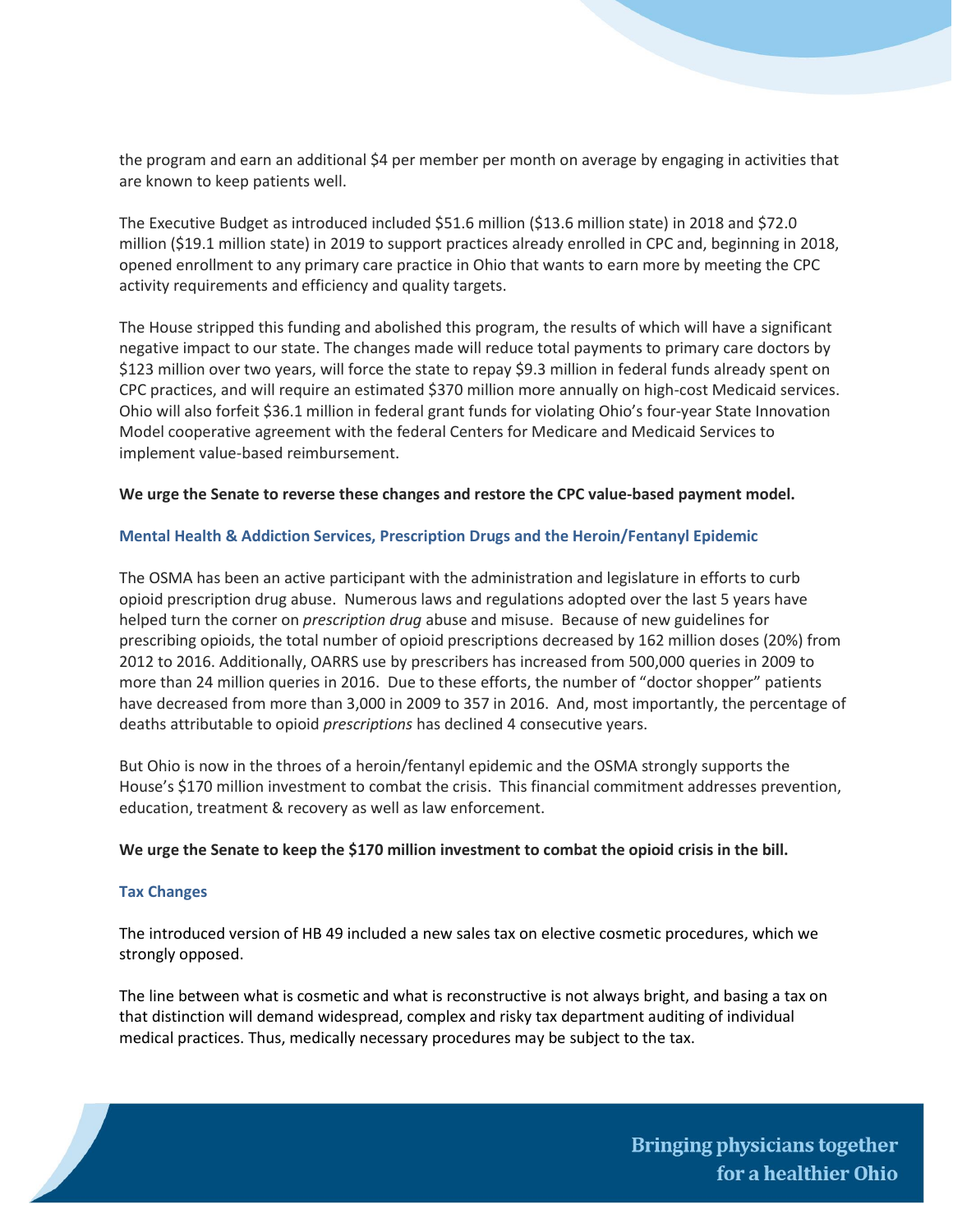# **This provision was removed by the House and we applaud those efforts. We ask the Senate to keep this unwise and unnecessary cosmetic procedure tax out of the bill as well.**

The OSMA also supported the governor's proposal to increase taxes on tobacco. The Executive Budget as introduced proposed increasing the tax on cigarettes from \$1.60 per pack to \$2.25 per pack and equalized the tax on other tobacco products and vapor products (e-cigarettes) with the state cigarette tax rate. This provision was removed from the House passed bill.

# **For the purposes of promoting public health and saving in Medicaid costs in the long-term, the OSMA is supportive of the originally-proposed tax on tobacco products.**

# **Telemedicine Reimbursement**

OSMA strongly supports language added by the House that would create payment parity between telemedicine services and in-office services. Telemedicine, a key innovation in support of health care delivery reform, is being used in initiatives to improve access to care, care coordination and quality, as well as reduce the rate of growth in health care spending. These initiatives offer a promising avenue to expand service delivery for primary care providers and decrease economic barriers to accessing primary care, particularly for patients who find travel difficult, institutionalized patients, and patients that live in medically underserved areas. However, those services will not be fully utilized if there is no payment structure in place for reimbursing providers.

The state of Ohio is currently behind 30 other states who have passed laws providing for reimbursement for telemedicine services. Those states already have payment parity between telehealth services and inoffice services. The language included in HB 49 aligns Ohio with these other states by requiring a health benefit plan to cover telemedicine services on the same basis and to the same extent that the plan covers in-person health services. It also prohibits a health benefit plan from imposing any annual or lifetime benefit in relation to telemedicine services other than such a benefit maximum imposed on all benefits offered under the plan and will prohibit a health benefit plan from excluding coverage for a service solely because it is provided as a telemedicine service.

We must provide opportunities for telemedicine reimbursement if we want to see the potential growth opportunities that telemedicine services can provide. With this language inclusion physicians in Ohio will have more avenues to provide access to patients, coordinate care, and improve health outcomes.

## **We urge the Senate to keep the telemedicine provision in the bill.**

## **Price Transparency**

As you are aware, in late 2016, the OSMA, OHA, and other provider organizations filed a lawsuit against the State of Ohio seeking an injunction against a health care price transparency law enacted 2 years ago. The primary concern driving us to take this action was that it is impossible for many health care